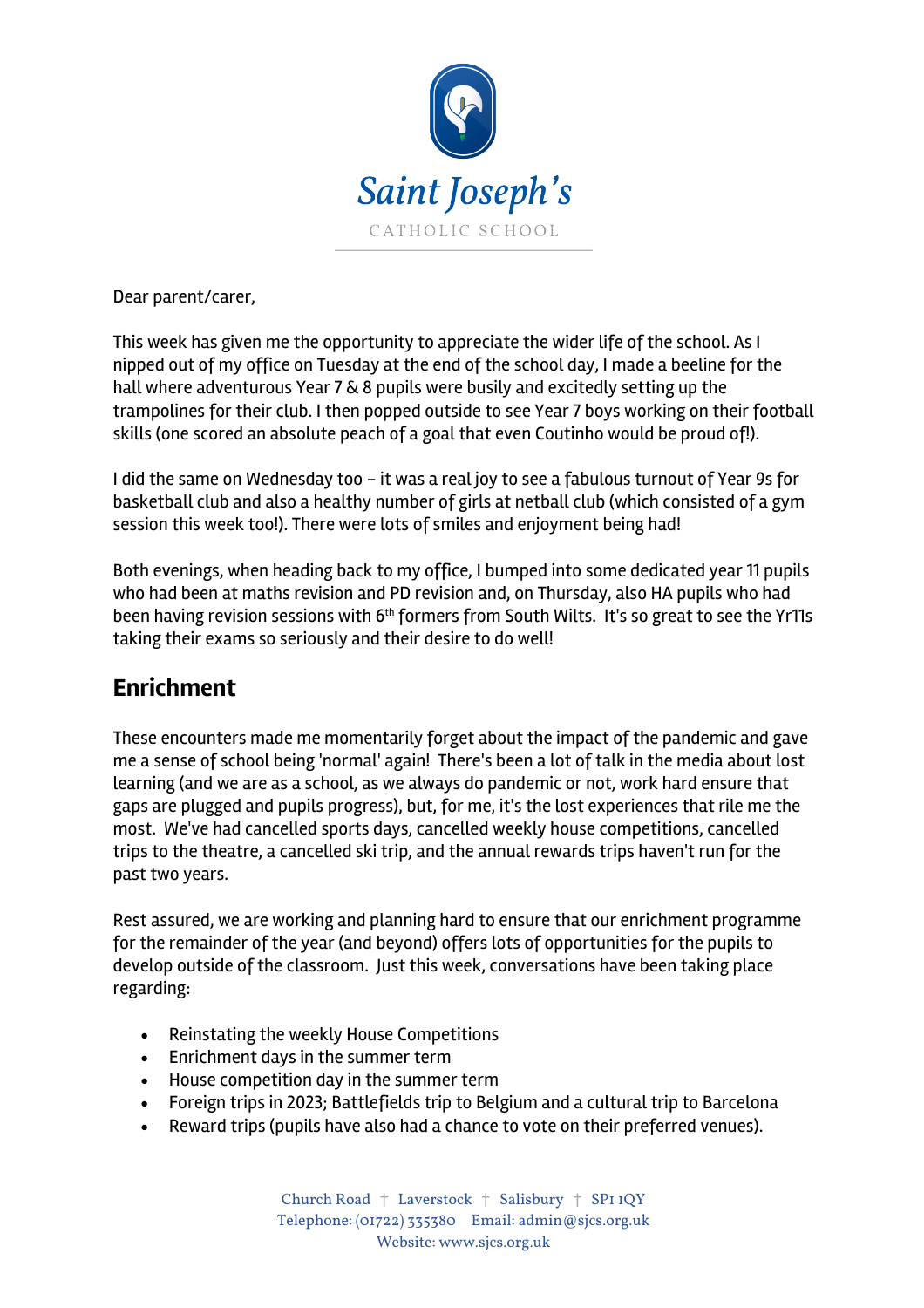

## **Clubs**

Clubs are back and running and the latest programme of clubs can be found on our website - please click the following link: https://sjcs.org.uk/extra-curricular/ There's something for everyone! More clubs are being added all the time too, so keep checking for updates!

## **Safer Internet Day**

Tuesday 8th February is Safer Internet Day and we've developed an eSafety page on our website to help you as parents and to help guide our pupils. The page contains lots of useful links and resources to help us all navigate the online minefield. The theme for this year's day is 'All fun and games? Exploring respect and relationships online'.

From gaming and chat to streaming and video, young people are shaping the interactive entertainment spaces they are a part of. Safer Internet Day 2022 celebrates young people's role in creating a safer internet, whether that is whilst gaming and creating content, or interacting with their friends and peers. Click the link to check out the useful resources! https://sjcs.org.uk/esafety-guidance/

# **The Big Sleep**

We'll be proudly taking part, once again, in Alabaré's Big Sleep this year on 4th March. The event will be open to all pupils who are aged 14 and over and will raise money and awareness for the charity who seek to end homelessness.

This year Alabaré are offering everyone special socks as their fundraising prize – each participant wins a pair of very natty socks and the company who Alabaré are buying them from, then donates a pair to a homeless person.

Next week, we'll be actively recruiting our Big Sleepers for 2022.

## **Happiest Minute of the Week**

As mentioned last week, we finish each working week with our Happiest Minutes of the Week. These are shared with the school community through the magic of live Teams feeds into classrooms and we want to share them with you too and shout out our celebrations far and wide - you can find the latest Happiest Minutes of the Week on our website homepage.